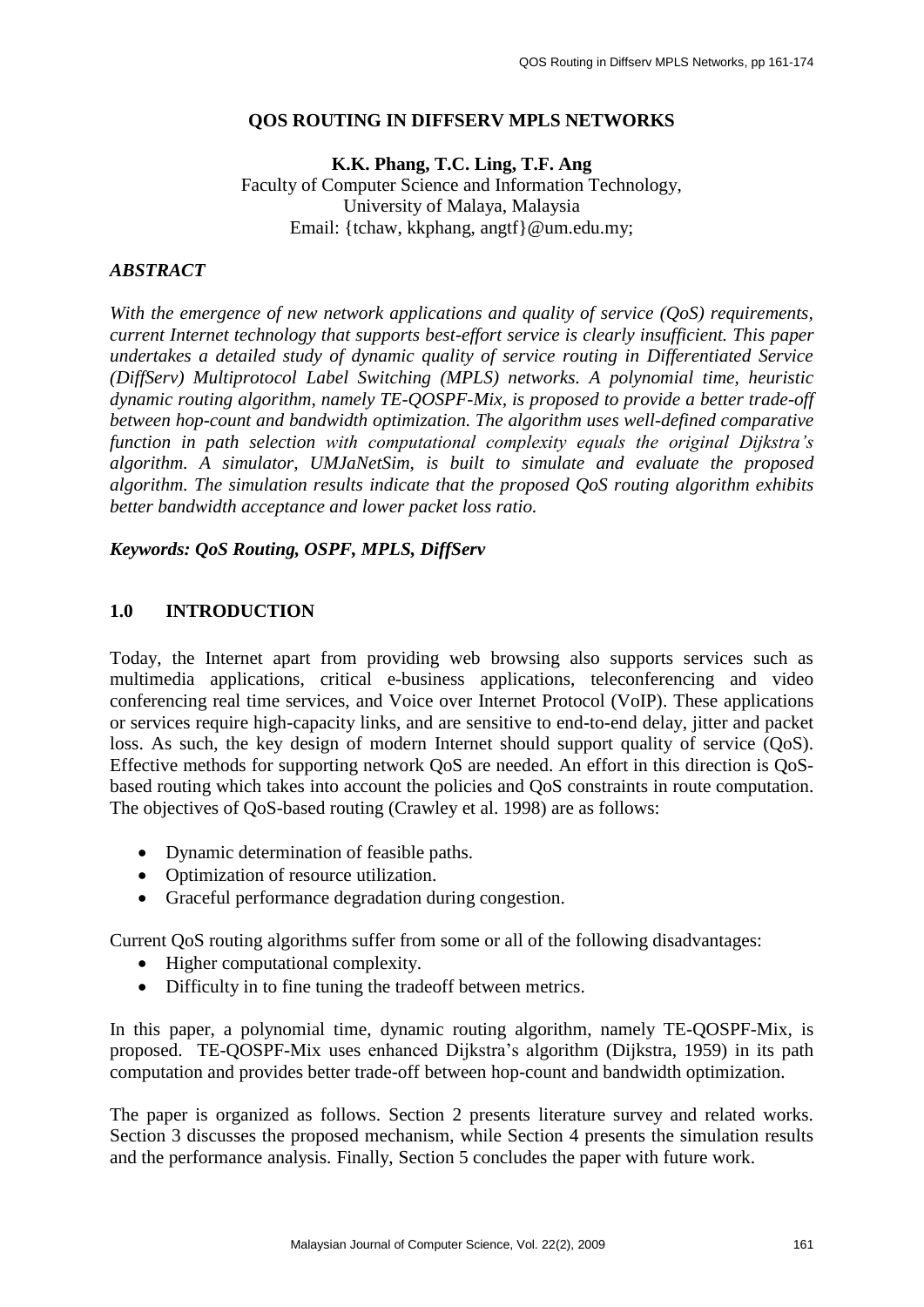### **2.0 Literature Review**

Apostopoulos (1999) investigated the per-flow QoS routing using IntServ. Technical details of extending the OSPF to support per-flow QoS are proposed. Detailed discussion is provided on the choice of QoS metrics and the path selection mechanism. The trade-off between accuracy and computational complexity is also given. This includes the link advertisement mechanisms, and control overhead. The dissemination of network state information for QoS routing can impose a significant burden on the bandwidth and processing resources in the network.

Guerin et al. (1991) investigated the effect of inaccurate network state information on successful identification of feasible path. In the context of the source-directed link state routing protocols, Shaikh et al. (1998) investigated the basic trade-off between routing and signaling overheads. Shaikh (1999) proposed a modified version of Dijkstra's algorithm to compute the shortest path to a destination. Instead of one path, multiple equal-cost shortest paths are computed to each destination. Wang and Crowcroft (1996) proposed a centralized algorithm using available bandwidth and delay as metrics. To find a path in a network, which satisfies these constraints, is NP hard. To achieve polynomial time complexity, the path computation is done in two stages: 1) Eliminates all links that do not meet the bandwidth requirement. 2) Find the minimum delay path using Dijkstra's algorithm. For a network of n nodes, the computation complexity of this algorithm is  $O(n^3)$  (Wang and Crowcroft, 1996).

Ma and Steenkiste (1997, 1998) showed that in rate-proportional service such as fair queuing, the end-to-end delay, delay-jitter, and buffer space bounds metrics are mutually dependent. These metrics are determined by the bandwidth reserved for the flow and traffic characteristics. Major polynomial time algorithms proposed are as follow:

- 1) Widest-shortest.
- 2) Shortest-widest.

The *Widest-Shortest* path algorithm (a.k.a. QOSPF) applies Dijkstra's algorithm after links with available bandwidth less than the demand bandwidth of LSP have been trimmed. This is a feasible path with the minimum hop count. If there exists more than one path with the minimum hop count, the one with the maximum available bandwidth is selected. Guerin and Orda (1999) investigated QoS routing problem in the presence of inaccurate network states.

Chen and Nahrstedt (1998b) proposed a heuristic algorithm to solve the NP-complete multiconstrained routing problem. A heuristic algorithm is proposed where the first problem is to reduce the NP-complete problem to a simple one. Extended Dijkstra's algorithm is then used to solve the problem in polynomial time. In the multi-constrained routing problem, if all metrics except one take bounded integer values, this problem is solvable in polynomial time. For instance, taking the case of delay-cost-constrained routing, the cost (or delay) of every link from an unbounded real number is mapped into a bounded integer. In this way, the delaycost-constrained routing problem is reduced to a simpler problem solvable in polynomial time. A feasible path computed from the reduced problem is also a feasible path of the original problem. The shortest-distance path algorithm (Kamei and Kimura, 2001) uses both the hop-count and available bandwidth as metrics. The distance of a link is defined as the reciprocal of the available bandwidth of that link. The link cost of a path is the sum of the reciprocal of the available bandwidth of the link along the path. Extended Dijkstra's algorithm is used in the algorithm.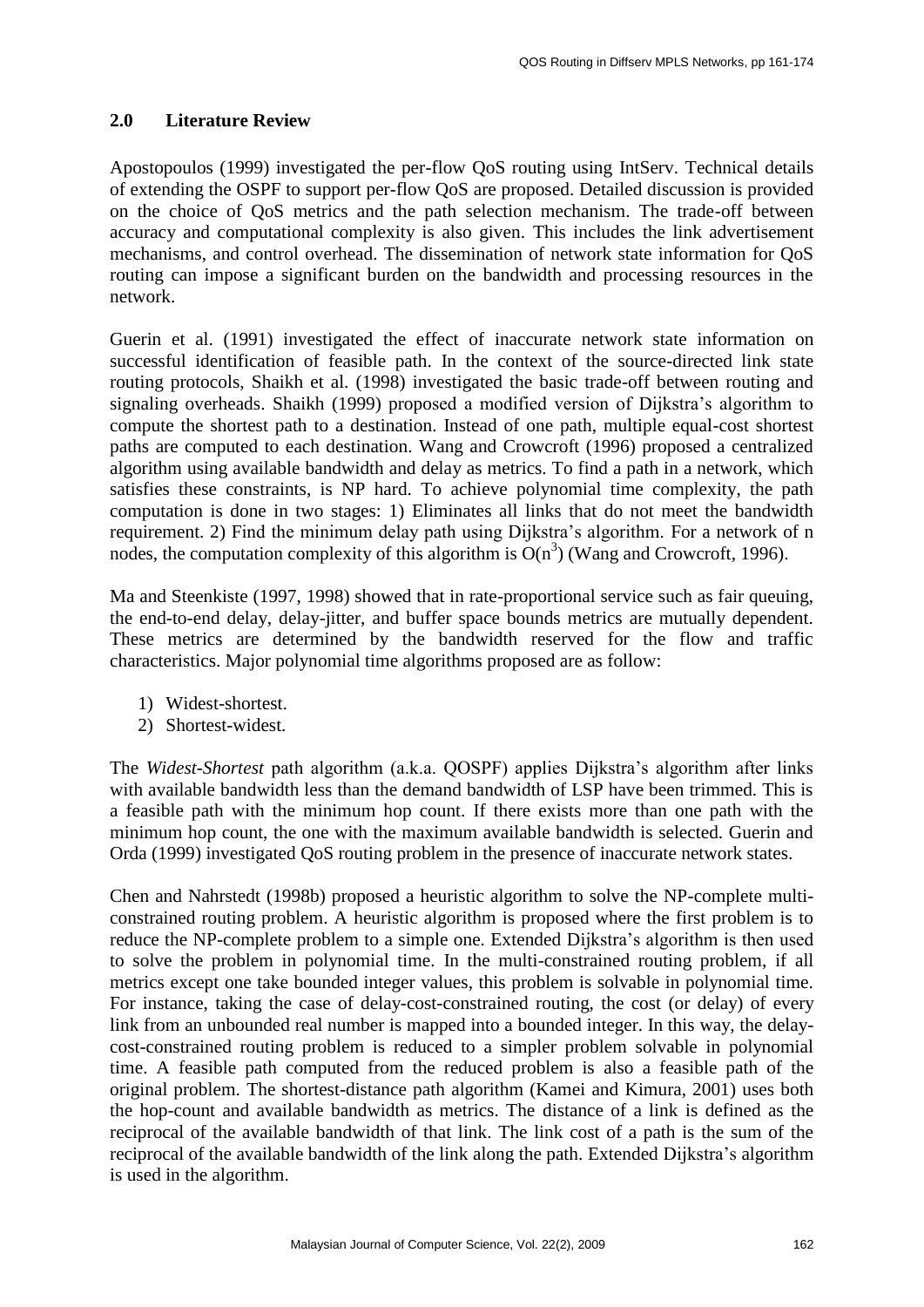The dynamic-alternative path algorithm (Kamei and Kimura, 2001) is a variant of the *Shortest-Widest* path algorithm where a restriction can be imposed on the difference (a value m) of the hop-count between the shortest path and the alternate path. This algorithm is an extension of the Dijkstra's algorithm.

Assume that the given shortest path has a hop-count of n. The *Widest-Shortest* algorithm is applied to determine paths that can be reached within n+m hops. Lim et al. (2004) proposed the Traffic Engineering QoS OSPF (TE-QOSPF) path computation algorithm. This algorithm uses bandwidth as the primary QoS parameter. The algorithm allows longer paths to be chosen if the path has significantly higher residual bandwidth. The actual meaning of "significantly higher residual bandwidth" is defined as (Lim et al. 2001, 2004):

"*When a candidate path is one hop longer than another candidate path, its available bandwidth must be twice that of the shorter path. Say, when the hop-count difference is two, the longer path must have three times available bandwidth than that of the shorter path, and so on (This is represented by k and is adjustable). In order to limit the use of very long paths, a hop-count difference threshold, c, is defined so that if two paths have a hop-count difference greater than c, the shorter path is always chosen.*"

An interesting feature of TE-QOSPF is the ability to provide a more balance tradeoff between the hop-count and available bandwidth. A better tradeoff can be achieved by fine-tuning the values of k and c. However, in Lim's proposal the path selection comparative function is not "well order". This may cause inconsistency in path computation. In addition, TE-QOSPF has a higher computational complexity compared to the rest of the algorithms.

(Geleji et al, 2008) proposed an architecture to separate forwarding and routing functionality in small-scale connection-oriented networks, such as MPLS and GMPLS. In this paper, performance analysis of several distributed multi-domain QoS routing algorithms that may be implemented on the suggested platform was carried out. (Alzahrani and Woodward, 2008) presented a localized bandwidth-based QoS routing algorithm, where routing decision is made based on the residual bandwidth that each path can support. In the algorithm, the source node routes packets based on the statistic collected locally.

## **3.0 Proposed TE-QOSPF-Mix Algorithm**

All the algorithms mentioned in section 2 use global network states where paths are computed at the flow arrival time. These algorithms, except TE-QOSPF, compute a path on a perconnection basis, which may have scalability issues. Path caching and other more scalable framework such as MPLS and DiffServ may be employed to reduce processing overhead and improve routing performance. The proposed TE-QOSPF-Mix is designed to overcome these problems.

The proposed TE-QOSPF-Mix algorithm maintains the advantages of TE-QOSPF where finetuning between hop-count and available bandwidth can be done. This allows proper balance between the metrics. The algorithm is designed to use comparative function that satisfies the total order relation. In addition, this algorithm has lower computational complexity. The rationales and assumptions behind the design of TE-QOSPF-Mix are as follows: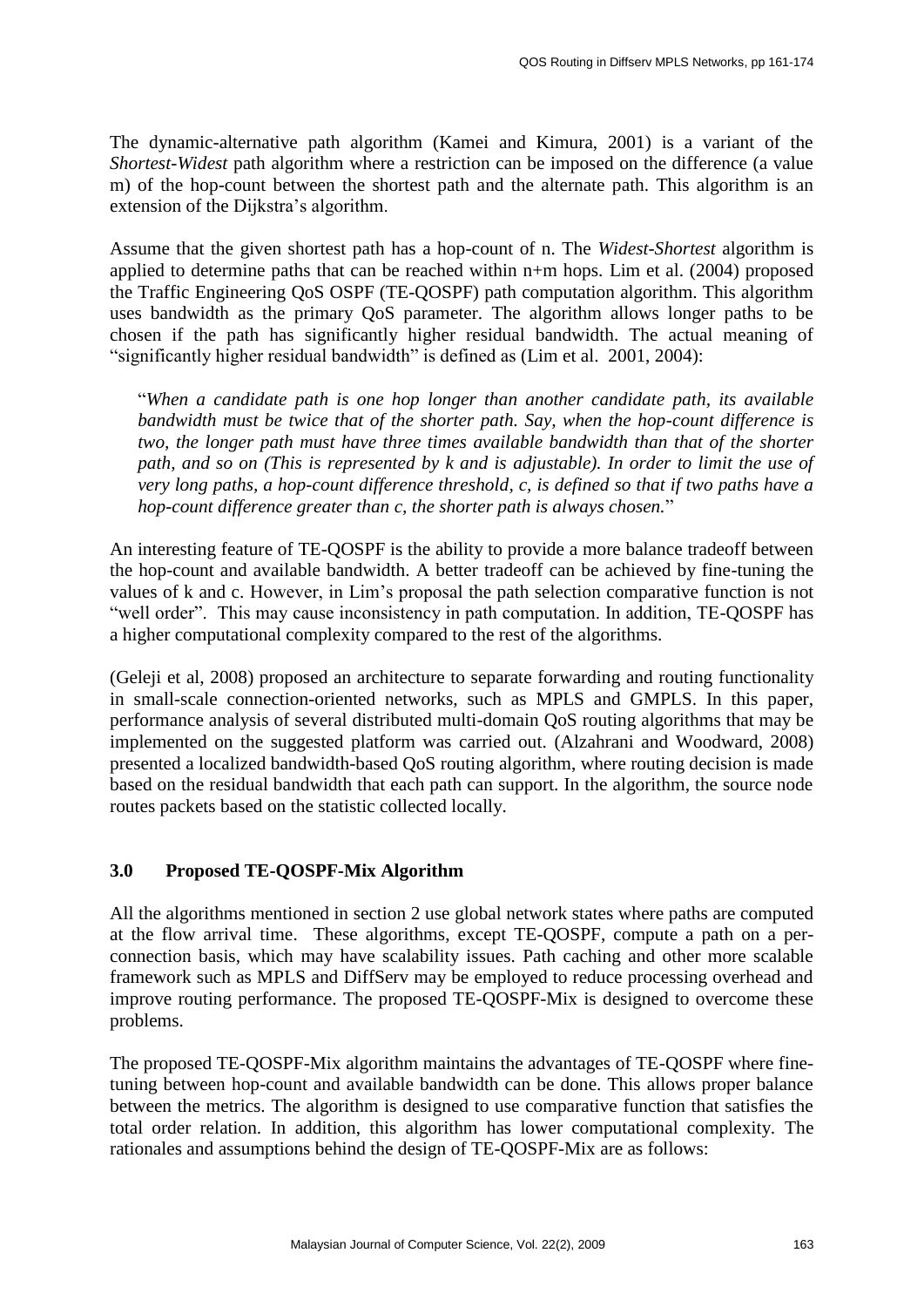- If every other parameter remains the same, the shorter path is better.
- If every other parameter remains the same, the wider path is better.
- A longer path with "significantly higher" bandwidth is better.
- The ability for an algorithm to fine-tune the tradeoff between hop-count and available bandwidth is important.
- The comparative function must fulfill the *Total Order* relation requirement.

Let *BetterTEQOSPFMixPath* be a real value function. A better path is indicated by a higher value. The following relations are obtained.

$$
BetterTEQOSPFMixPath \propto bandwidth
$$
 ----(1)  

$$
BetterTEQOSPFMixPath \propto \frac{1}{hopCount}
$$
 ----(2)

Therefore, by combining formulas (1) and (2), and allows flexible weight adjustment between the metrics to be made, the following single mixed metric is obtained

$$
BetterTEQOSPFMixPath = \frac{bandwidth^{k}}{hopCount}
$$
  
-----(3)

where *k* and *l* are the configurable weights for each metric; *k* and *l* are positive real number greater than 1.

The following shows detailed implementation of TE-QOSPF-Mix using binary heap.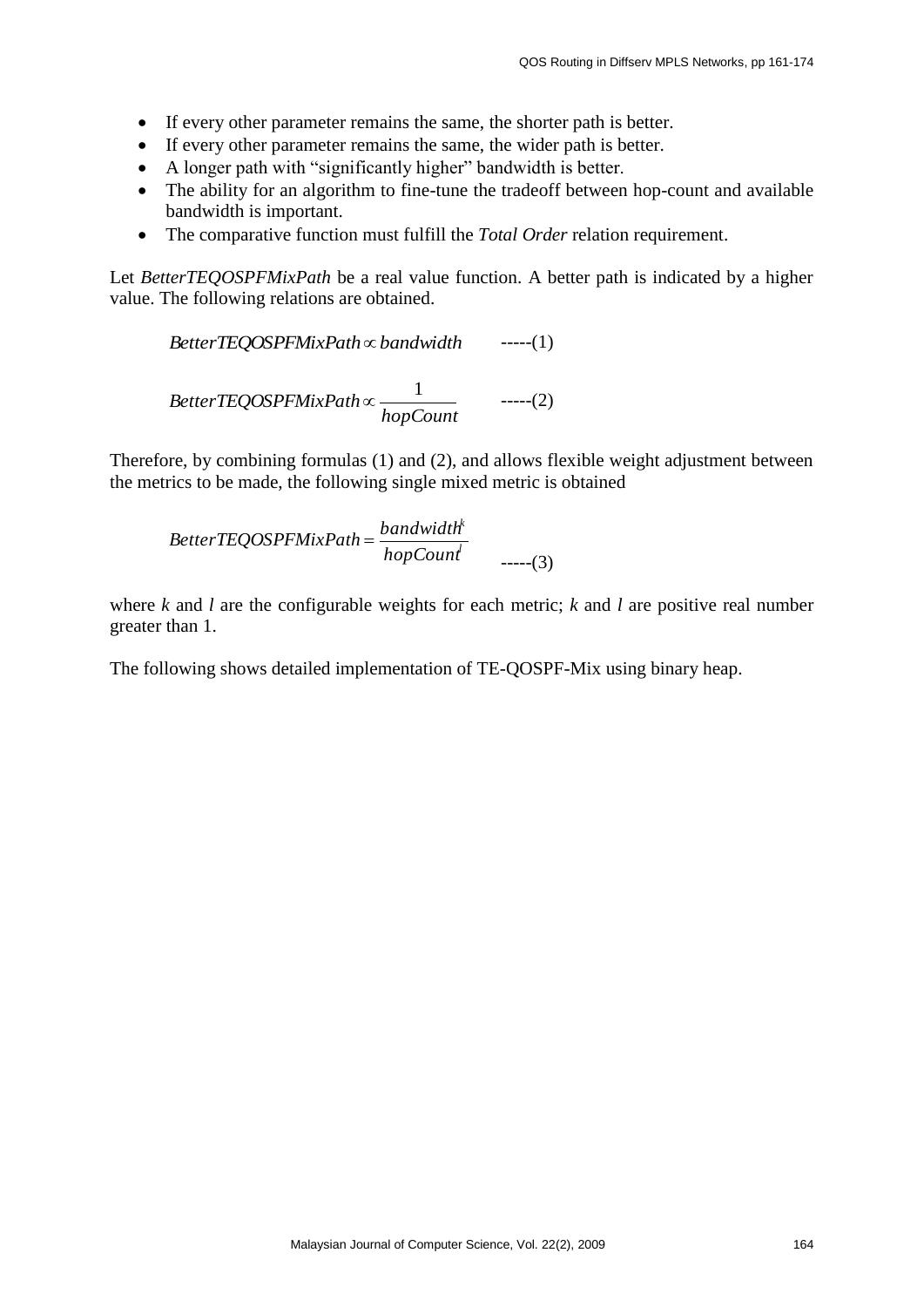|                | TE-QOSPF-Mix                                                                          |
|----------------|---------------------------------------------------------------------------------------|
|                | Input: A directed weighted graph G and a vertex U of G                                |
|                | Output: A label D[V], for each vertex V of G                                          |
| 1              | <b>Begin</b>                                                                          |
| 2              | Route Tree, $R := \emptyset$                                                          |
| 3              | For each vertex $V \neq u$ do                                                         |
| 4              | $D[v]$ . parent : = null                                                              |
| 5              | $D[v]$ .hop := infinity                                                               |
| 6              | $D[v].bw := infinity$                                                                 |
| $\overline{7}$ | For each link from vertex M to N                                                      |
|                | bw $(M, N) :=$ the advertised available bandwidth                                     |
| 8              | Insert all the vertices into the priority queue Q using the                           |
|                | value of bw <sup>k</sup> /hop stored in the label D as keys                           |
| 9              | While Q is not empty do                                                               |
|                | // remove the minimum vertex (based on the value of bw <sup>k</sup> /hop <sup>1</sup> |
|                | in D) from the Q                                                                      |
| 10             | $R := R \cup \{U\}$                                                                   |
| 11             | $V := BestNodeIn(Q)$                                                                  |
| 12             | for each (directed) edge (V,Z); and Z is in Q do                                      |
| 13             | if $D[Z]$ .hop $\lt$ infinity // Z is a candidate                                     |
| 14             | define temporary vertex W                                                             |
| 15             | $D[w]$ .parent:= $V$                                                                  |
| 16             | $D[w].hop := D[V].hop+1$                                                              |
| 17             | $D[w].bw := min (D[V].bw, bw(V,Z))$ (Relaxation process)                              |
| 18             | If betterPath $(W,Z) = W$                                                             |
| 19             | D[Z].parent:= D[W].parent                                                             |
| 20             | $D[Z].$ hop:= $D[W].$ hop                                                             |
| 21             | $D[Z].bw := D[W].bw$                                                                  |
| 22             | End IF                                                                                |
| 23             | Else                                                                                  |
| 24             | $D[Z]$ .parent:= $V$                                                                  |
| 25             | $D[Z].$ hop:= $D[V].$ hop+1                                                           |
| 26             | $D[Z].bw := min ( D[V].bw, bw(V,Z) )$                                                 |
| 27             | update the key of vertex z in Q                                                       |
| 28             | End (R contains paths to every destination through                                    |
|                | tracing back of parents)                                                              |
|                | //function                                                                            |
| 29             | BetterPath(W, V):                                                                     |
| 30             | $avail(W) := Bw(W)k / Hops(W)l$                                                       |
| 31             | $avail(V) := Bw(V)k / Hops(V)l$                                                       |
| 32             | If avail(W) $>$ avail(V) then returns W                                               |
| 33             | Else returns V                                                                        |
|                | //function                                                                            |
| 34             | BestNodeIn(Q):                                                                        |
| 35             | returns the node N with the highest avail(N) as                                       |
|                | calculated in BetterPath() above                                                      |

The complexity of Dijkstra's algorithm is estimated as follows: In line 8, the algorithm takes *2n* time to insert the vertices into the initial priority queue of *n* vertices. It is observed that if a better-cost path is obtained through V, then the path cost for V is decreased and the vertex priority changed in the queue. This is done at the relaxation process listed from line 13 to 22. Each of the subsequent priority queue extraction operations takes time (log *a*), where *a* is the current size of the queue. Thus the priority Q operations take O (log *n*) time (Cormen, 2001). Within the while loop (from line 9 to 28), there is only one extraction and deg (*V*) relaxation.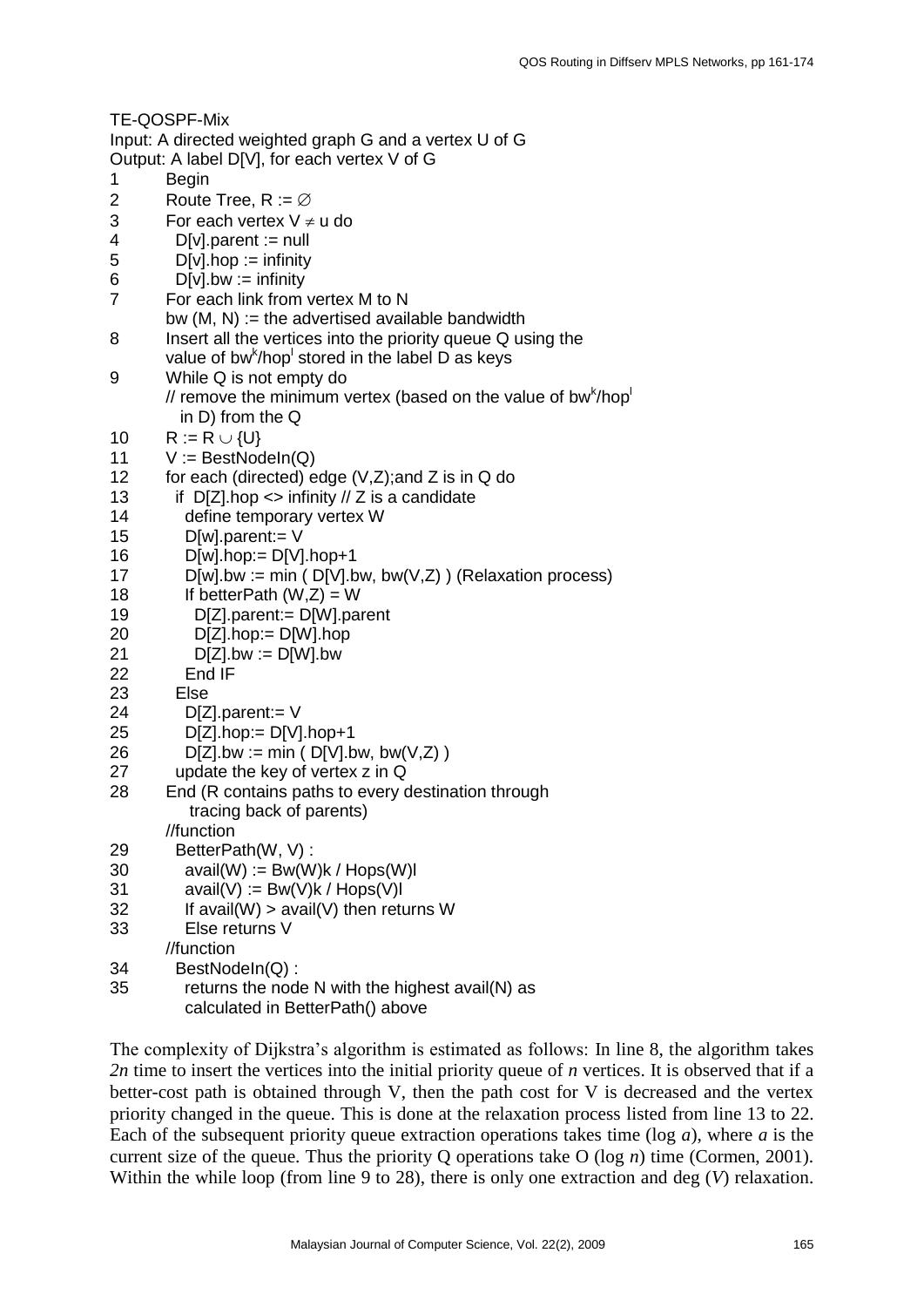Therefore, the entire extraction and relaxation will take time  $\log n + \deg (V) \log n$ . In total, the running time of the while loop is given by:

$$
\sum_{v \in G} (1 + \deg(v)) \log n \qquad \qquad \text{---}(4)
$$

Since *G* is a graph with m edges (Goodrich and Tamassia, 2002), then

$$
\sum_{v \in G} \deg(v) = 2m \qquad \qquad \text{---}(5)
$$

Therefore the complexity of TE-QOSPF-Mix is  $O(2n) + O((n + m) \log n)$  which is equivalent to  $O(n + m \log(n))$ . It can also be shown that the relation BetterTEQOSPF-MixPath ( $\geq$ ) is a total order relation (Goodrich and Tamassia, 2002) satisfying the reflexive, anti-symmetric, transitive and comparability properties.

As TE-QOSPF-Mix is implemented in DiffServ MPLS networks, the available bandwidth metric needs to be included in the link-state advertisements. Opaque LSA (Coltun, 1998) or TE-OSPF (Srisuresh et al., 2002) can be used to carry the additional link metric information to other routers. Paths for EF class (path with reserved bandwidth) are calculated on-demand (during the path-setup request). Paths for other classes (without bandwidth guarantee) are calculated when new route advertisements are received (a new route table is constructed each time a new advertisement is received).

#### **4.0 SIMULATION ENVIRONMENT AND RESULTS**

This section presents the simulation results, and analysis of the performance of the proposed TE-QOSPF-Mix. Figure 1 depicts the MCI topology. MCI backbone represents a well-known existing ISP topology. This topology has been used in many network performance studies (Shaikh 1999).



#### Fig. 1: The MCI Topology

The MCI topology consists of 18 nodes, 47 links, max degree of 7, a diameter of 6 and the number of traffic source is 360.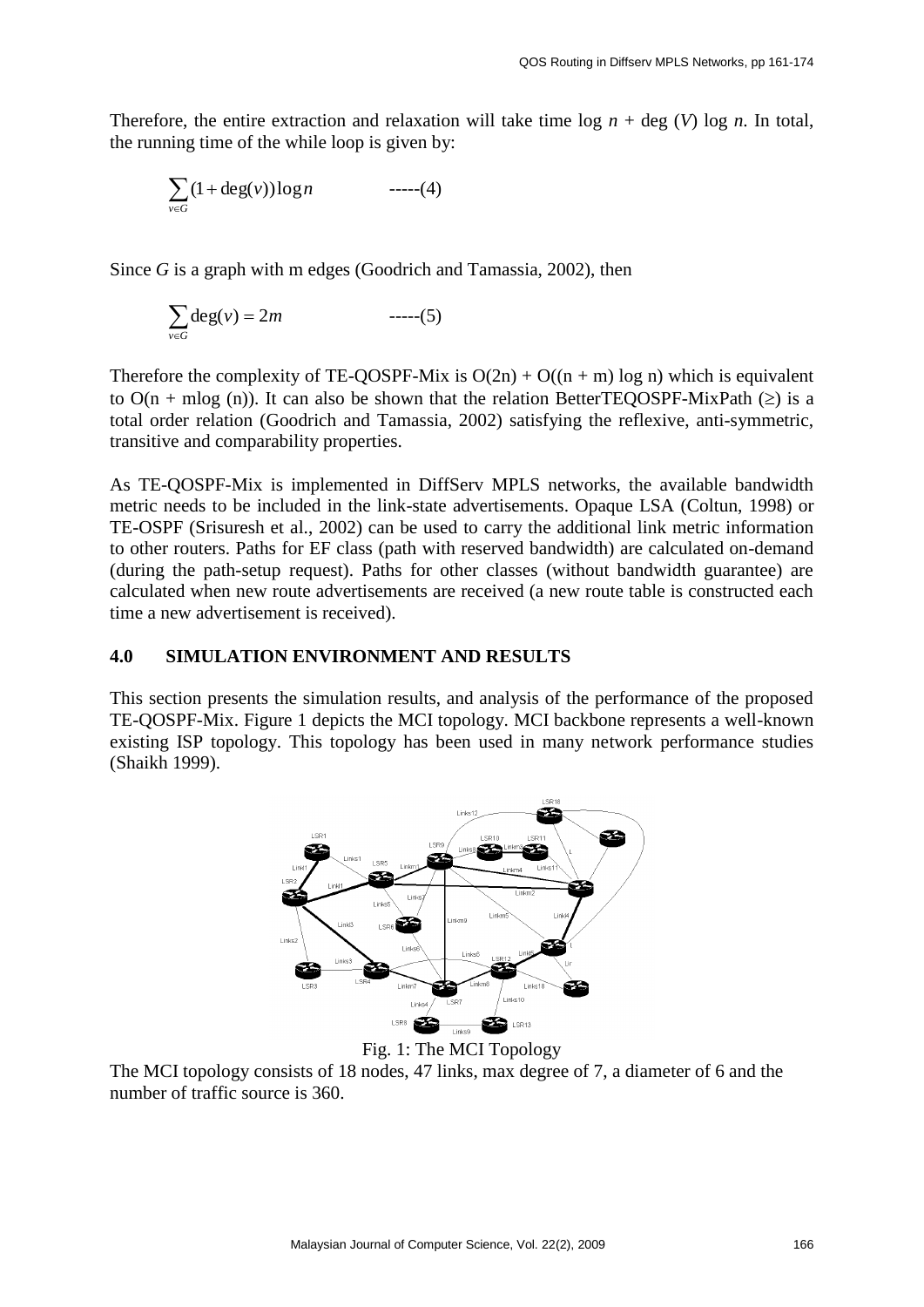The performance evaluation metrics used are as follows:

- Long-term link utilization
- Average Link Utilization
- Peak Link Utilization
- End-to-End Delay
- Packet Loss Ratio

An important aspect of QoS routing and traffic conditioning is to improve or optimize network resource utilization. The long-term, average and peak link utilization are measured to reflect the network resource utilization and throughput. End-to-End delay and packet loss ratio are usually negotiated before a real time connection is established. In the case of nonreal time application, usually only the packet loss ratio is negotiated. The bandwidth-blocking ratio is used to indicate the percentage of call connection requirements that are rejected by the network. This metric takes into consideration the rate requirement of a call when calculating the blocking ratio.

Due to the poor performance of the static algorithms, subsequent sections evaluate only the dynamic algorithms.

- 1. Shortest widest
- 2. Widest Shortest
- 3. Dynamic Alternative+1 (Dyn Alt; C=1)
- 4. Dynamic Alternative+2 (Dyn Alt; C=2)
- 5. Shortest distance path (Sum of 1/(avail. bw))
- 6. TE-QOSPF with  $k := |hops1-hops2|+1$ ; c=1 (TE-F3)
- 7. TE-QOSPF-Mix with  $k := 1; 1 := 2$  (Mix-F2)
- 8. Shortest path(OSPF-Static)
- 9. Inverse capacity (OSPF-InvCap)

The CBR traffic parameters are as follows:

- Bit Rate: 0.2 Mbps
- Amount to be sent: 2 Mbit
- Delay between call: 3 s

The CBR traffic is sent continually with a delay between call of 3 s. In every call, each source will send exactly 2 Mbit of data to a random destination.

The VBR traffic used for this simulation consists of the following parameters.

- Bit Rate: 1 Mbps
- Mean Burst Length: 5000 usec
- Mean interval between burst: 15000 usec
- Number of bits to be sent: 2 Mbit
- Delay between call: 3 s
- ON-OFF model with Poisson distribution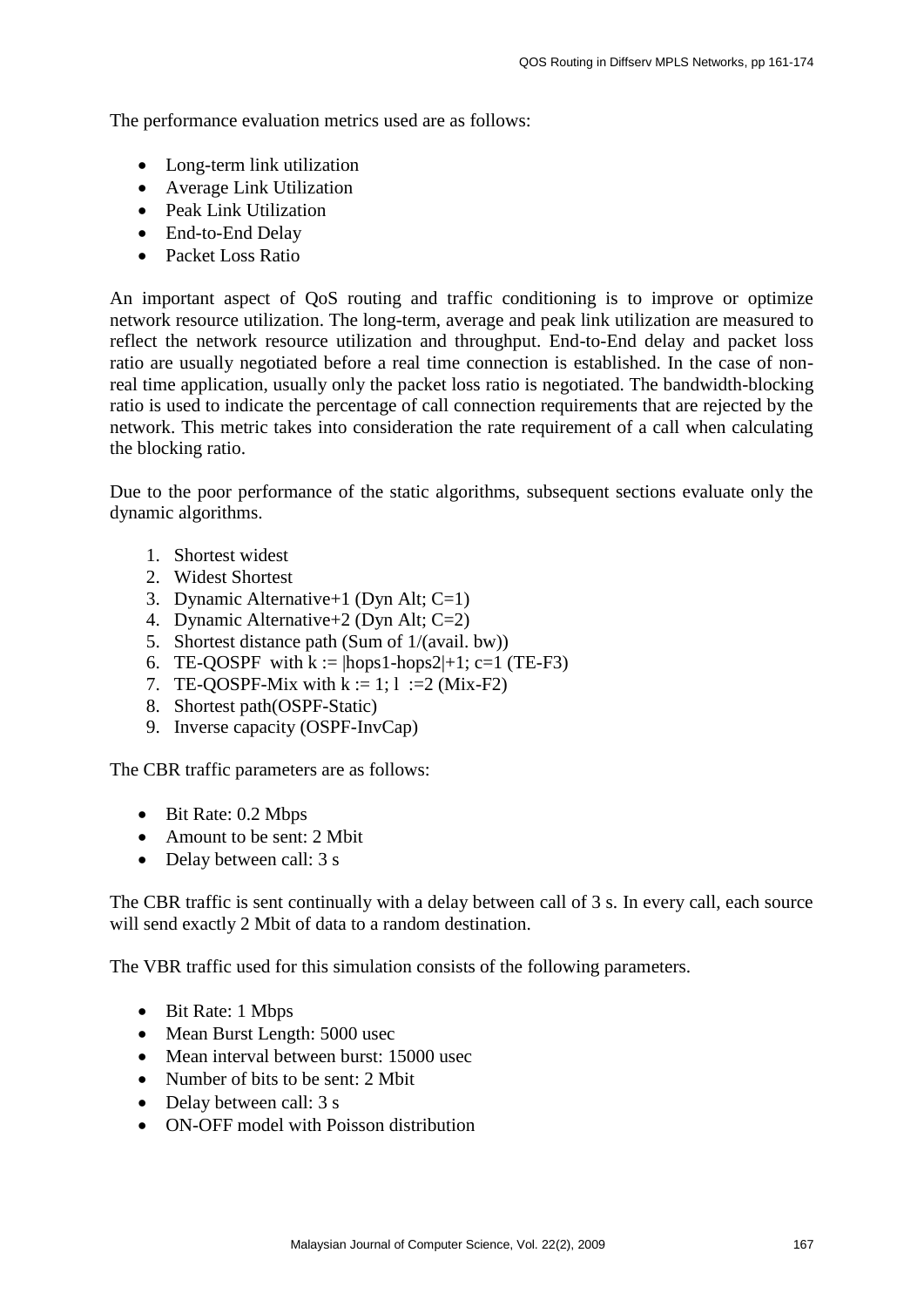The VBR traffic is sent continually with a delay between call of 3s. In every call, each source will send exactly 2 Mbit of data to a random destination. Simulation starts with a normalized load of 1. After each run, the load of the CBR and VBR traffic is increased at a rate of 10% by increasing the "number of bits to be sent" of each source by 10%.



## **Bandwidth Acceptance**

Fig. 2: Bandwidth Acceptance

For ease of analysis, the normalized traffic loads from Figure 2 are divided into three regions: light (1,2), moderate (3,4) and heavy (5,6,7). Figure 2 shows the bandwidth acceptance rate that the routing algorithms can accommodate. At stage 1, when the normalized load is light, *TE-F3* has the best performance. The results at this stage indicate that non-shortest path is always preferred. The additional resources consumed by the alternative path algorithm are insignificant compared to the abundance of resources. At this stage, the introduction of longer paths did not introduce any adverse effect to the network.

At stage 2, when the normalized load is moderately high, *Mix-F2* has the best performance. The results in this stage indicate that *Mix-F2* is able to balance the trade-off between the use of paths with wider bandwidth and longer paths. Algorithms *Sum of 1/a.bw*, *TE-F3*, *Dyn Alt;C=1* still perform considerably well. However, algorithms such as *Dyn Alt;C=2*, *OSPF-InvCap*, *OSPF-Static* and *Shortest-Widest* begin to show signs of the adverse effect of over utilization of network resources. This is especially true for the *Shortest-Widest* since at this stage even the static *OSPF-Static* outperforms the dynamic *Shortest-Widest*.

At stage 3, when the normalized load is heavy, both *TE-F3* and Mix-F2 outperform the rest. The ranking of *sum of 1/a.bw* drops from the second position to third. One possible explanation of the drop of performance of this algorithm is that, as the network becomes more congested, the value of the available bandwidth of more links becomes smaller. This implies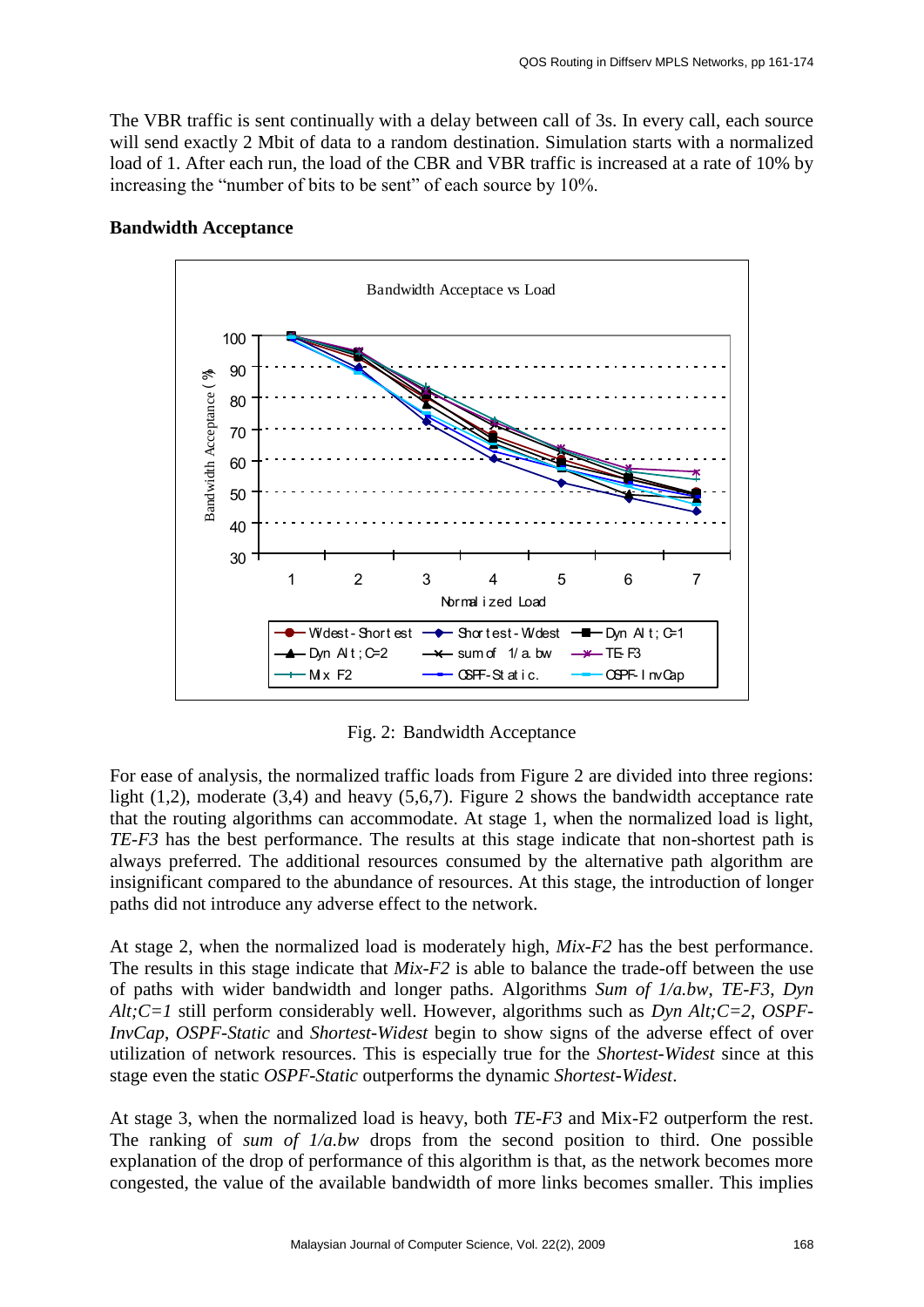that the sum of the reciprocal of these values become very large. The computed sum could have been dominated by the reciprocal value of links with the smaller available bandwidth. The sum of the reciprocal of very small number may introduce more errors or more uncertainty in the path selection. On the other hand, *TE-F3* and *Mix-F2* continue to outperform the rest because longer alternate paths are selected based on more stringent condition and valuable network resource is not over utilized to make the short term gain.

| <b>Ranking</b> |          |                    |        |                    |            | 6          |                 |
|----------------|----------|--------------------|--------|--------------------|------------|------------|-----------------|
|                | TE-F3    | Dyn Alt            | sum of | Mix F <sub>2</sub> | Dyn Alt    | Shortest   | Widest-         |
| MCI (light)    |          | with               | 1/a.bw |                    | with       | -Widest    | <b>Shortest</b> |
|                |          | $C=1$              |        |                    | $C=2$      |            |                 |
| <b>MCI</b>     | $Mix-F2$ | sum of             | TE-F3  | Dyn                | Widest-    | Dyn        | Shortest        |
| (moderate)     |          | 1/a.bw             |        | $Alt; C=1$         | Shortest   | Alt; $C=2$ | -Widest         |
| <b>MCI</b>     | TE-F3    | Mix F <sub>2</sub> | sum of | Widest-            | Dyn        | Dyn        | Shortest        |
| (heavy)        |          |                    | 1/a.bw | Shortest           | $Alt; C=1$ | Alt; $C=2$ | -Widest         |

Table 1: Simulation set A--Overall Ranking

Based on the overall simulation results listed in Table 1, *TE-F3* and *Mix-F2* appear to be the overall winner in terms of bandwidth acceptance. Another interesting observation of the *Dyn Alt* algorithms can be derived from their performance. *Dyn Alt with C=1* (Except in only one instance) always outperforms the *Dyn Alt with*  $C=2$  counter part. This indicates that longer paths should not be used without constraint.



Fig. 3: Average Long-Term Link Utilization

#### **Average Long-Term Link Utilization**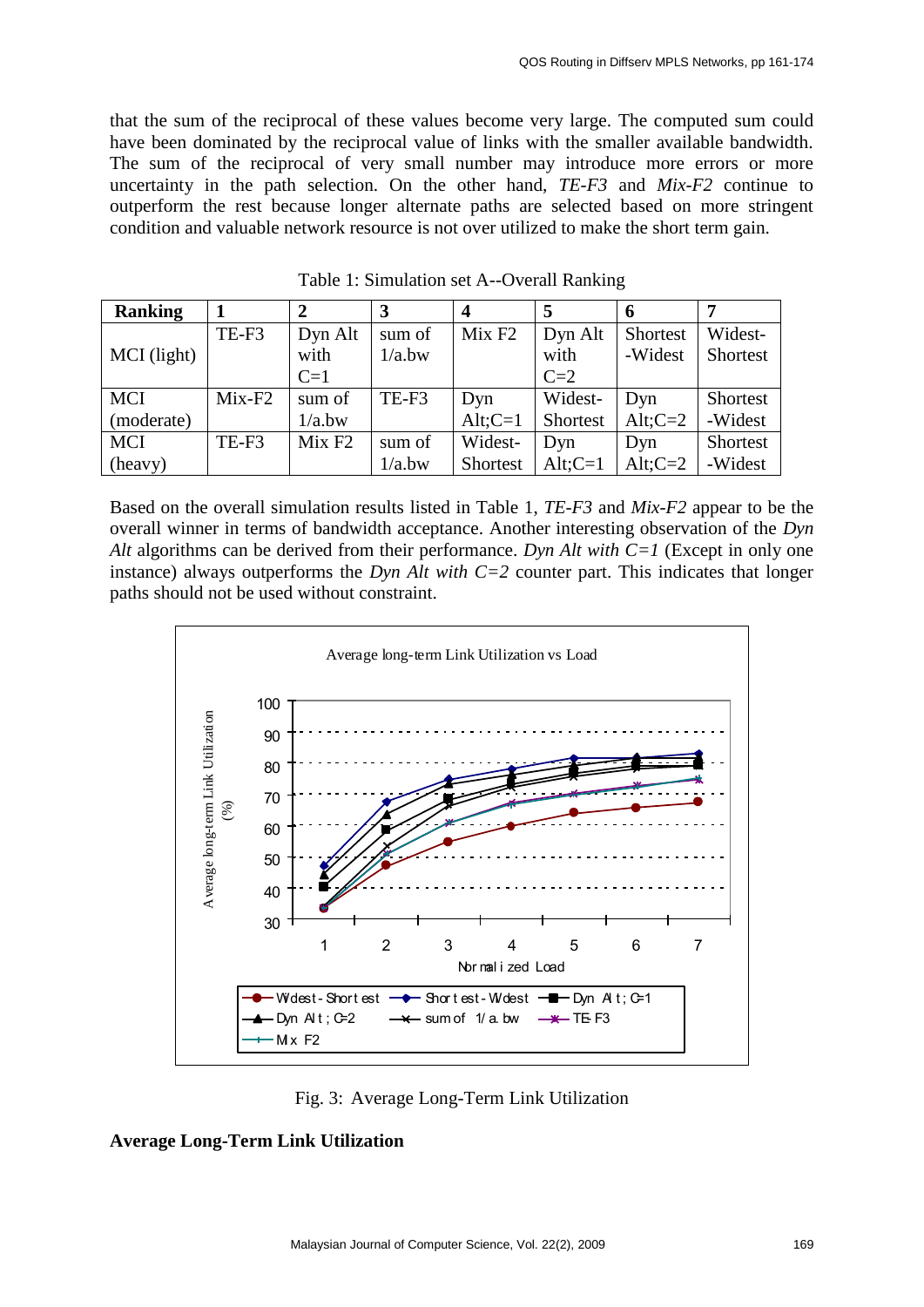As in simulation set A, again for ease of analysis, the normalized traffic loads in Figure 3 are divided into three regions: light  $(1,2)$ , moderate  $(3,4)$  and heavy  $(5,6,7)$ .

| <b>Ranking</b>             |                 |                                                                 |     |           |                    |                    |                 |
|----------------------------|-----------------|-----------------------------------------------------------------|-----|-----------|--------------------|--------------------|-----------------|
| Load (Light) Shortest- Dyn |                 |                                                                 | Dyn | οf<br>sum |                    |                    | Widest-         |
|                            | Widest          | $\text{Alt:} C = 2 \quad \text{Alt:} C = 1 \quad \text{1/a.bw}$ |     |           | TE-F3              | Mix F <sub>2</sub> | <b>Shortest</b> |
| Load                       | Shortest-   Dyn |                                                                 | Dyn | οť<br>sum |                    |                    | Widest-         |
| (Moderate)                 | Widest          | Alt: $C=2$ Alt: $C=1$   1/a.bw                                  |     |           | Mix F <sub>2</sub> | $TE-F3$            | <b>Shortest</b> |
| Load (Heavy) Shortest- Dyn |                 |                                                                 | Dyn | of<br>sum |                    |                    | Widest-         |
|                            | Widest          | Alt;C=2 $\vert$ Alt;C=1 $\vert$ 1/a.bw                          |     |           | TE-F3              | Mix F <sub>2</sub> | <b>Shortest</b> |

Table 2: Overall Ranking of ALTLU

For all stages of traffic load, that is from light to heavy, algorithm *Shortest-Widest*, *Dyn Alt;C=2*, *Dyn Alt;C=1*, *sum of 1/a.bw* and *Widest-Shortest* always rank consistently at the position 1, 2, 3, 4 and 7 respectively in terms of ALTLU. On the other hand, the ranking of *TE-F3* and *Mix-F2* fall either at position 5 or 6. In terms of network resources utilization, *Shortest-Widest* uses the most resources. Table 2 indicates that *Shortest-Widest* has over utilized the resource while *Widest-Shortest* underutilized the resources. The former will perform well when the network is non-congested while the latter when the network is congested. Both algorithms are inefficient as both went to the opposite extreme. A better algorithm should be able to balance the two extremes. *Dyn Alt;C=1*, *sum of 1/a.bw*, *TE-F3* and *Mix-F2* are able obtain a better balance between longer path and available bandwidth. The performance of these algorithms is more consistent.



Fig. 4: Packet Loss Ratio

#### **Packet Loss Ratio**

In Figure 4, both algorithms *Mix-F2* and *TE-F3* emerge as the overall winners in terms of having a lower packet loss ratio. Algorithms *Shortest-Widest*, *Dyn Alt;C=1* and. *Dyn Alt;C=2*,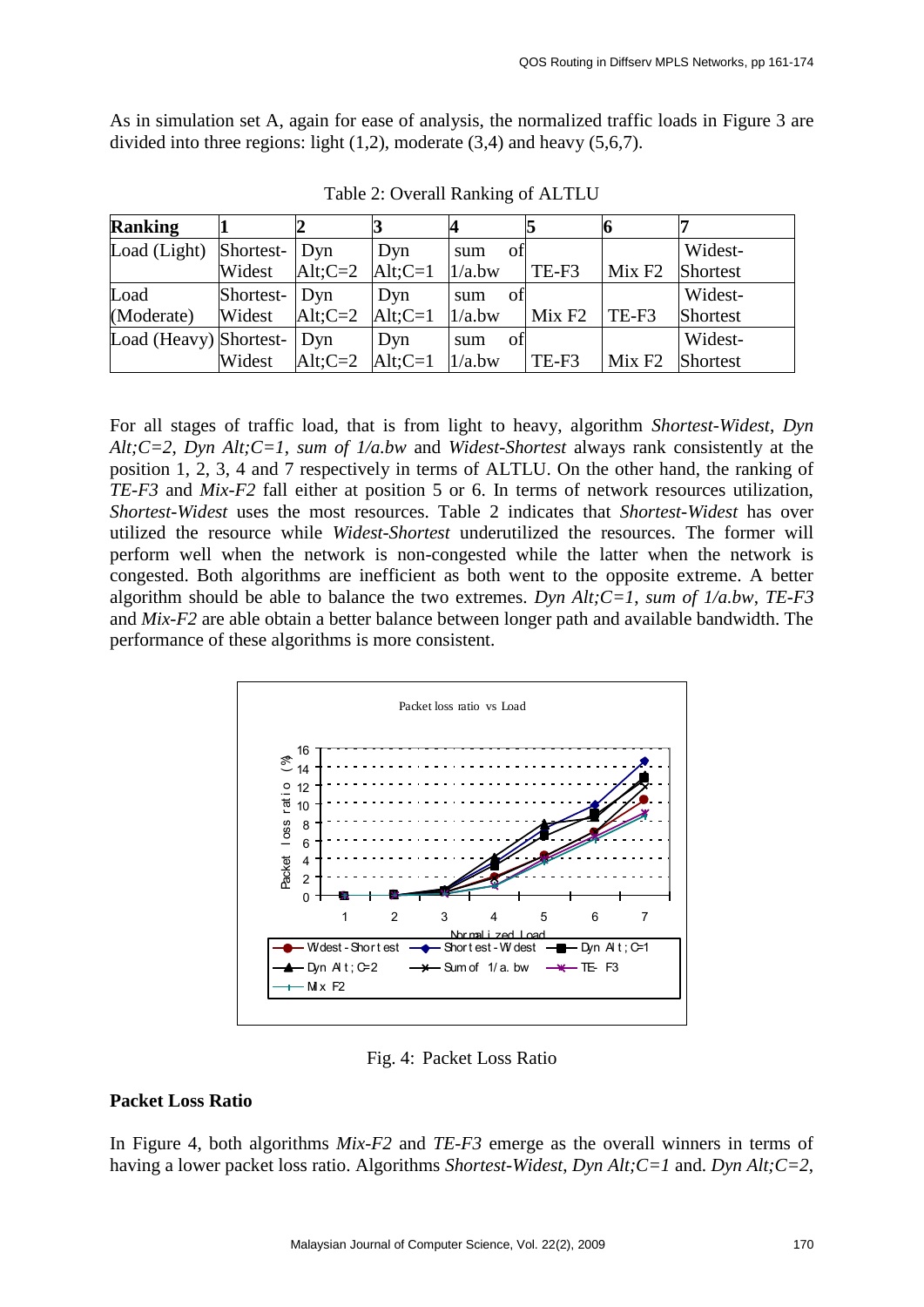outperform the *Widest-Shortest* only when the traffic load is low. On the other hand, algorithm *Sum of 1/a.bw* is able to outperform *Widest-Shortest* when the traffic load is low and moderate. However, as the traffic load becomes higher, this algorithm experiences a higher packet loss ratio.



Fig. 5: Average End-to-End Delay (Light Load)



Fig. 6: Average End-to-End Delay (Moderate Load)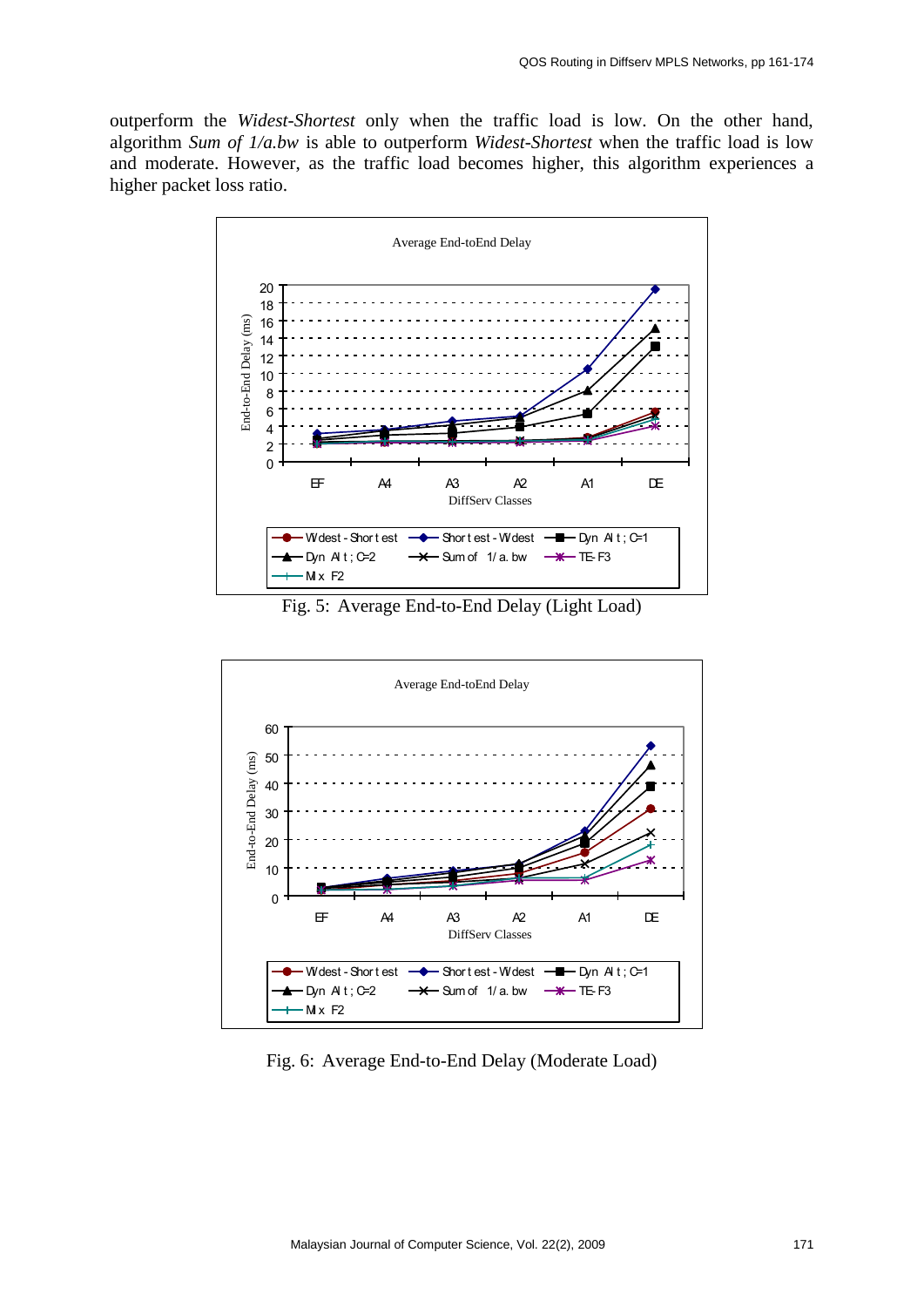

Fig. 7: Average End-to-End Delay (Heavy Load)

# **Average End-to-End Delay**

Under the three types of traffic loads of light, moderate and heavy, as depicted in figure 5, 6 and 7, the average end-to-end delay performance of various DiffServ using each algorithm is consistent. From the simulation results, DiffServ classes arrange in ascending order of average end-to-end delay are as follows: EF, AF3, AF2, AF1 and DE. This order is consistent with the definition of the DiffServ subclasses.

Among all algorithms, algorithm *TE-F3* and *Mix-F2* outperform the rest in terms of having the lowest average end-to-end delay.

The overall simulation results show that *TE-F3* and *Mix-F2* are the overall winner in terms of bandwidth acceptance. In terms of long-term link utilization, *TE-F3* and *Mix-F2* are able to maintain a better balance between longer path and available bandwidth. The packet loss ratio and average end-to-end delay of *Mix-F2* and *TE-F3* are the lowest among the evaluated algorithms. The end-to-end delay observed is consistent with the definition of the DiffServ subclasses (EF, AF3, AF2, AF1 and DE). Generally, TE-QOSPF-Mix algorithm has the best overall performance in terms of bandwidth acceptance, long-term link utilization, packet loss ratio and average end-to-end delay. TE-QOSPF-Mix is able to maintain better balance between the hop-count and available bandwidth metrics.

## **5 SUMMARY AND OPEN ISSUES**

The paper begins by investigating QoS routing. Next, the state-of-the-art development in IPbased QoS routing, DiffServ MPLS are explored and discussed. These form the fundamental to the enhancement of traffic engineering and conditioning in IP network. We propose to enhance QoS-based routing by extending Dijkstra's algorithm with an attempt to balance the hop count and available bandwidth. A QoS routing mechanisms, namely TE-QOSPF-Mix, is subsequently proposed. In general, simulation results show that these approaches to the design of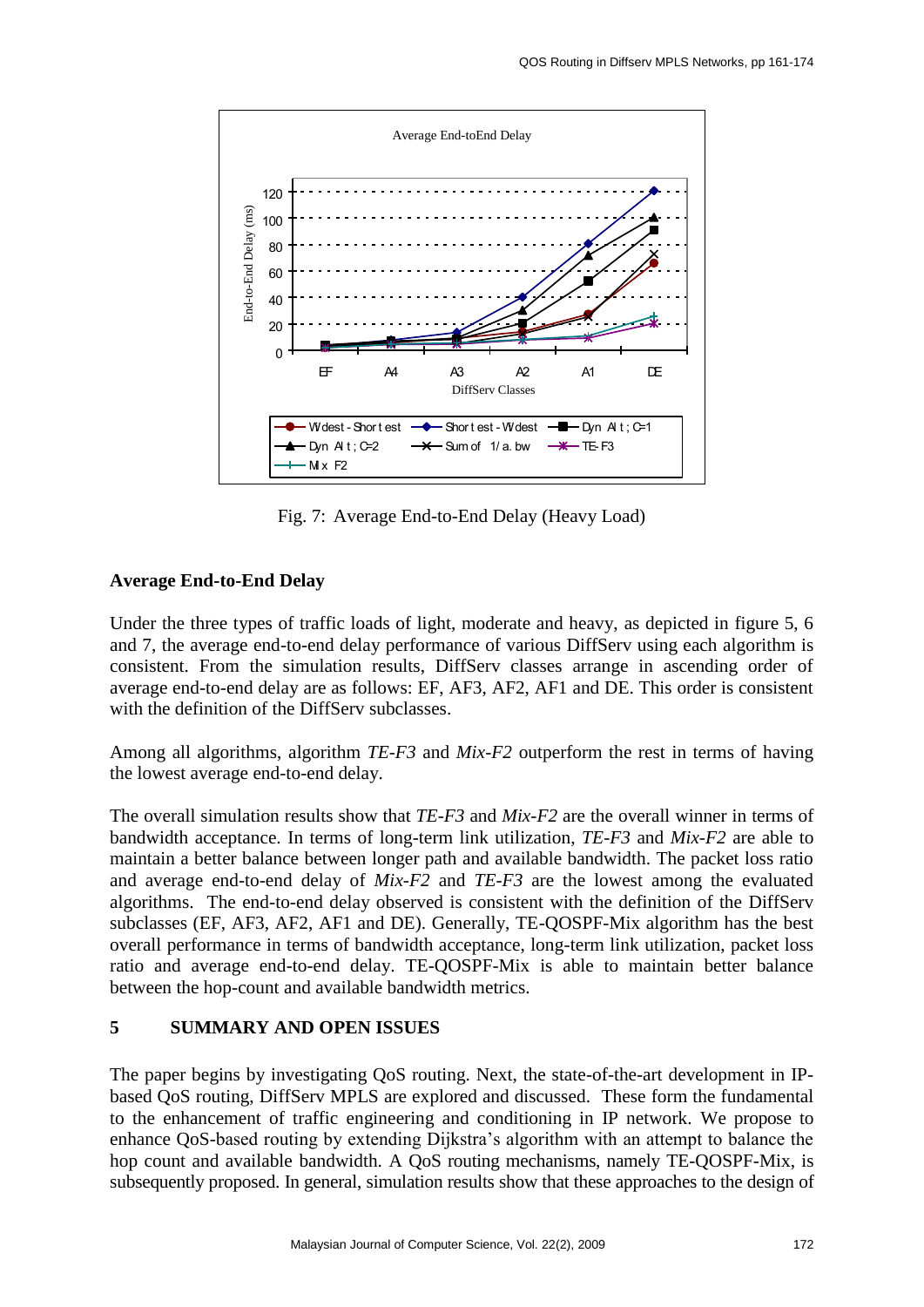QoS routing algorithms are feasible, versatile and have many advantages. TE-QOSPF-Mix is a "simplified" solution to the NP-hard QoS routing problem, whereupon both the metrics (hopcount and bandwidth) are optimized. The advantages of the proposed TE-QOSPF-Mix algorithm are as follows:

- Allow network administrators to fine-tune the tradeoff between hop-count and available bandwidth.
- The computational complexity is compatible with the original Dijkstra's algorithm.

In general, the simulation results show that the performance gain in terms of bandwidth acceptance, long-term link utilization, packet loss ratio and average end-to-end delay is significant.

There are many issues related to this work that require further research. TE-QOSPF-Mix uses two metrics, that is, hop-count and available bandwidth. Future work on TE-QOSPF-Mix may consider the incorporation of additional constraints within the path finding metrics. TE-QOSPF-Mix is an intra-domain routing algorithm and can be extended to support interdomain routing. The proposed QoS routing mechanism can be incorporated into the current multicast and anycast routing algorithms to provide better QoS.

## **References**

- 1 Alzahrani, A.S. and Woodward, M.E.; Residual bandwidth as localized QoS routing metric16th International Conference on Software, Telecommunications and Computer Networks, 2008, pp. 125 - 129
- 2 Apostolopoulos, G. et al. (1999a). Improving QoS Routing Performance Under Inaccurate Link State Information, Proceeding of ITC '16, Edinburgh, Scotland, June 1999.
- 3 Apostolopoulos, G. Guerin, R., Kamat, S. and Orda, A. (1999b). QoS Routing Mechanisms and OSPF Extensions, RFC2676, IETF, August 1999.
- 4 Chen, S. and Nahrstedt, K. (1998b). An Overview of Quality-of-Service Routing for the Next Generation High Speed Networks: Problems and Solutions. IEEE Network, 12(6), Nov./Dec. 1998, pp. 64-79.
- 5 Coltun, R. (1998). The OSPF Opaque LSA Option, RFC 2370, July 1998.
- 6 Cormen, T.H. et al (2001). Introduction to Algorithms. Cambridge, Mass.: MIT Press, 2001.
- 7 Crawley, E. et al. (1998). A Framework for QoS-based Routing in the Internet, RFC 2386, August 1998.
- 8 Dijkstra, E. (1959). A Note on Two Problems in Connexion with Graphs, Numerische Mathematik, 1959, Vol. 1, pp. 269-71.
- 9 Geleji, G. et al. A Performance Analysis of Inter-Domain QoS Routing Schemes Based on Path Computation Elements, [International Symposium on](http://ieeexplore.ieee.org/xpl/RecentCon.jsp?punumber=4805631) High Capacity Optical Networks and Enabling Technologies, 2008, pp. 146 – 152
- 10 Goodrich, M. T. and Tamassia, R. (2002). Algorithm Design. John Wiley & Sons, Inc., 2002.
- 11 Guerin, R. A. and Orda, A. (1999). QoS Routing in Networks with Inaccurate Information: Theory and Algorithms, IEEE/ACM TRANSACTIONS ON NETWORKING,
	- VOL. 7, NO. 3, JUNE 1999, pp. 350 –364.
- 12 Guérin, R. et al. (1991). Equivalent Capacity and Its Application to Bandwidth